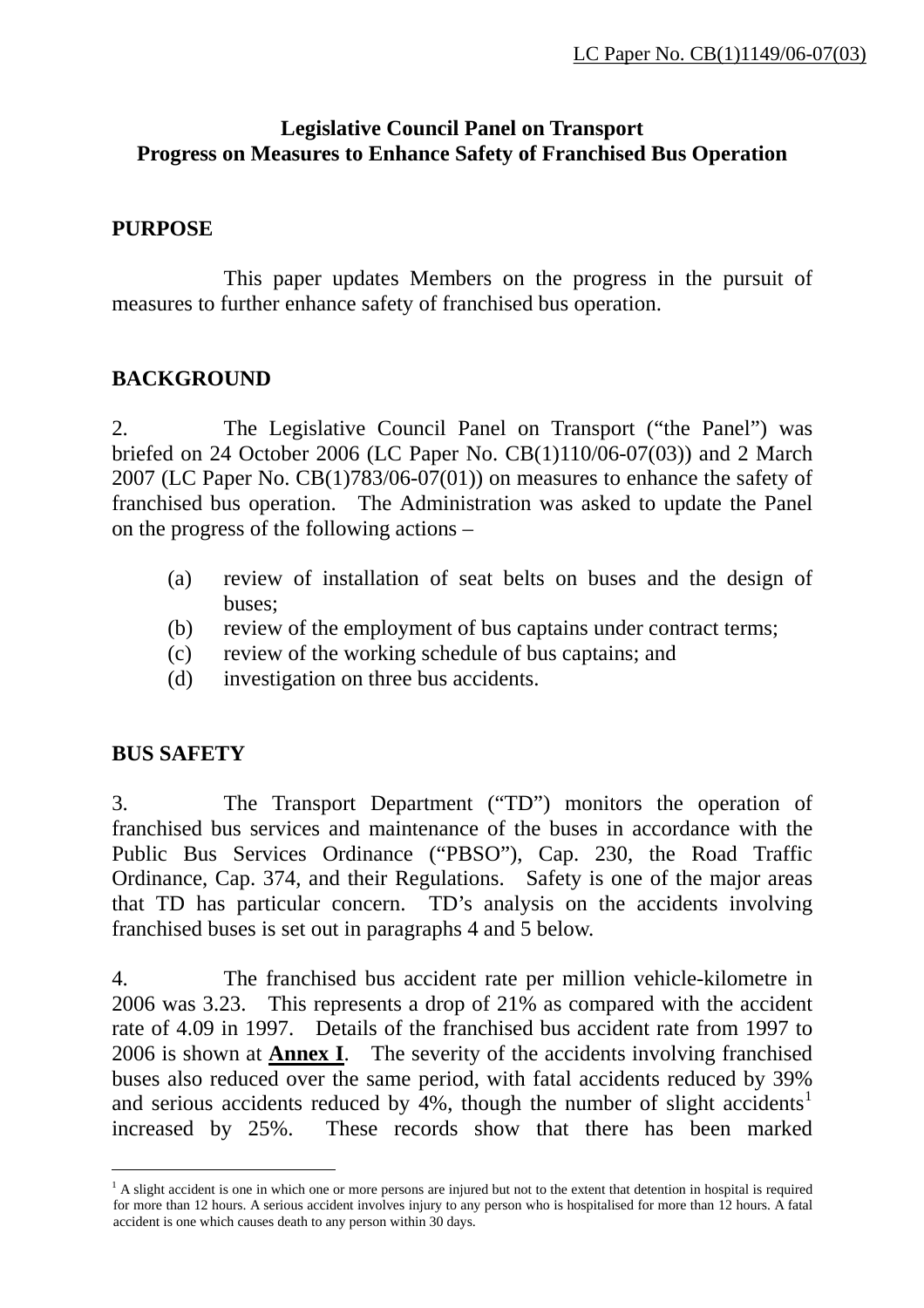improvement in the safety of franchised bus operation as reflected in the reduction in both the accident rate and the seriousness of the accidents.

5. In spite of the reduction in the accidents rate and the severity of bus accidents, TD noted the increase in slight accidents. About one-third of the slight accidents were cases in which passengers fell on buses. To promote passenger safety awareness, TD produced television and radio announcements in the public interest ("API") and other publicity materials in 2001, 2004 and 2006. Another API is being produced for broadcasting shortly to remind passengers to travel safely on buses.

# **LATEST DEVELOPMENT**

 $\overline{a}$ 

# *(a) Installation of seat belts on buses and review of the design of buses*

6. We have collected information from overseas countries on the requirements of fitting and wearing of seat belts on buses. As far as we know, so far no country has imposed legal requirements for fitting or wearing of seat belts on passenger seats of buses designed for urban use with standing passengers.

7. In the light of the public's concern on the safety of passengers particularly those sitting in exposed seats, the bus companies have agreed to install seat belts at these seats on their new buses<sup>[2](#page-1-0)</sup>.

8. For existing buses, the Kowloon Motor Bus Company (1933) Limited ("KMB"), Citybus Limited ("CTB") and New World First Bus Services Limited ("NWFB") have jointly appointed a major bus manufacturer which supply most of the franchised buses in Hong Kong to conduct a feasibility study on the installation/retrofitting of seat belts on existing buses. The study will examine the technical feasibility and financial implication of installation/retrofitting of seat belts at the exposed seats. The study is expected to complete in three months' time.

9. In respect of compulsory wearing of seat belt, there are practical difficulties for imposing such requirement on buses which are deployed on urban bus routes or buses that allow standing passengers. The enforcement of such requirement by the Police on franchised buses is much more difficult than on public light buses since passengers can stand or move around in a bus even when the bus is in motion. As such, we consider it is more effective to remind the public to wear seat belt on buses through education and publicity rather than through legislation. We are producing publicity materials for release shortly to

<span id="page-1-0"></span><sup>&</sup>lt;sup>2</sup> As at December 2006, out of 5852 franchised buses, 2127 buses have seat belts at their exposed seats.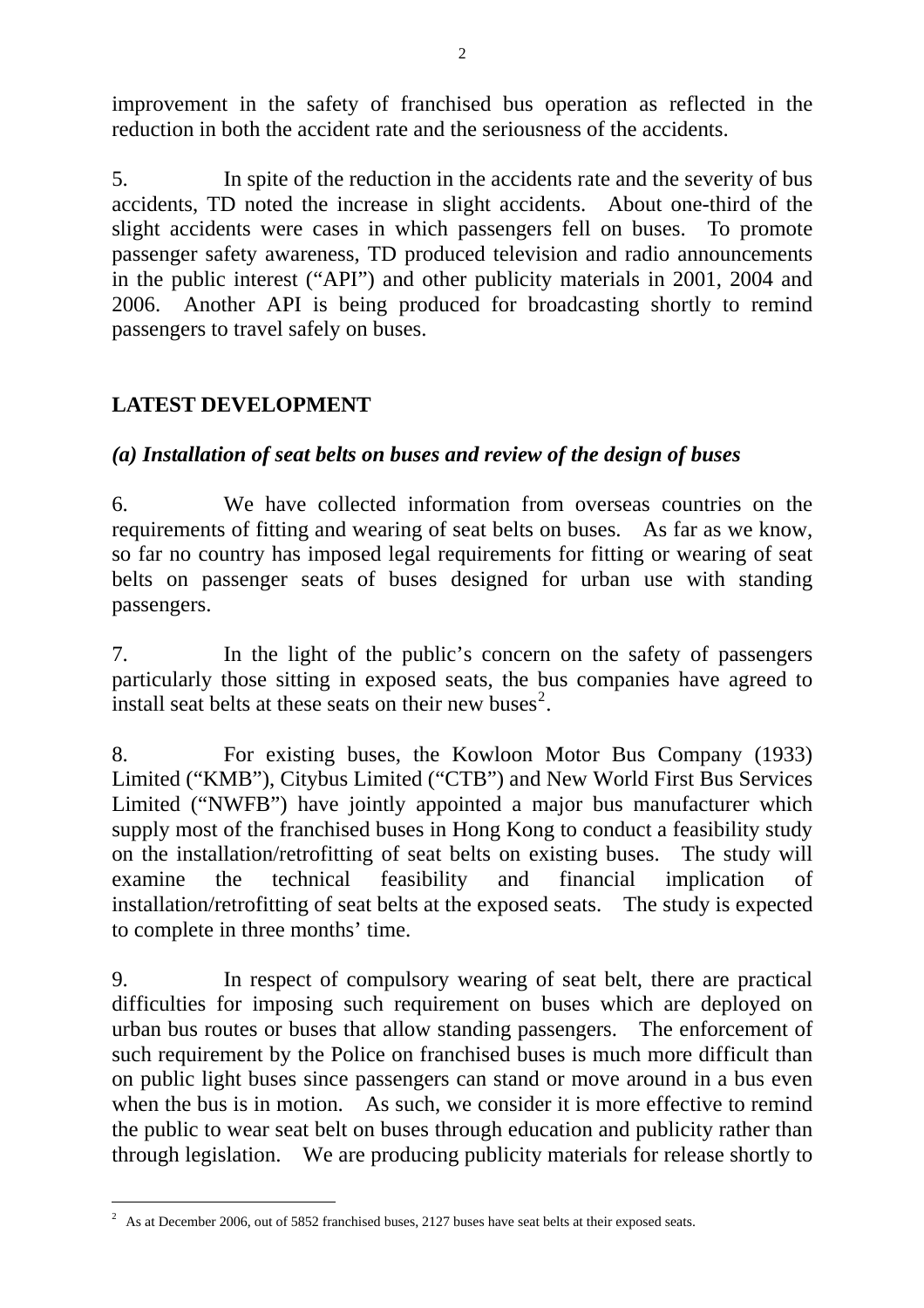<span id="page-2-0"></span>remind passengers to use bus services safely, including the wearing of seat belts where provided. We are also discussing with the bus companies on means to further enhance publicity in this respect. We will review the effectiveness of the publicity programme and consider further steps if necessary.

10. At present, nearly all buses of New Lantao Bus Company (1973) Limited, Long Win Bus Company Limited ("LW") and CTB (Lantau and Airport network) which operate on expressways have seat belts. The fleet of the other bus companies, i.e., KMB, CTB (Hong Kong Island and cross-harbour network) and NWFB contains a mixture of buses of different ages and about half of their buses which operate on expressways have seat belts in exposed seats.

11. The majority of buses with seat belts are relatively newer buses which are more environmentally friendly and accessible to wheel chairs. The current deployment of different types of buses, including buses with seat belts, on the various bus routes has taken account of a number of factors. These include passenger demand, the objective of deploying more environmentally friendly buses on busy corridors to reduce roadside emission and the need to cater for the wheel-chair bound passengers<sup>[3](#page-2-0)</sup>, etc. The percentage of buses with seat belt operating via expressway will gradually increase as older buses are phased out and more new buses with seat belts are put into service.

12. All buses registered for use in Hong Kong must comply with the requirements set out in the Road Traffic (Construction and Maintenance of Vehicles) Regulations, Cap. 374A, in respect of body strength, safety and stability requirements including passing the stringent 28-degree tilt test. All double deck buses currently operating in Hong Kong were imported from Europe and comply with the European requirements. The major bus manufacturers have confirmed that the body structure of franchised buses in Hong Kong is the same as those supplied to other countries such as the United Kingdom, the USA and Singapore. The major double deck bus body supplier also confirmed that the use of aluminum alloy on bus body has been an international trend in recent years. The supplier explains that the use of material stronger than aluminum may not be good during accidents as it may cause other types of casualties. In fact, the rigidity of the structure relies mainly on the design. The body strength has been designed based on safety, reliability and stability considerations for a life span of 20 years in arduous operating conditions. Optimum design using computerised analysis can achieve strength, reliability and stability. TD and the bus companies will discuss with the major bus body suppliers to further improve the body design to enhance safety.

 $\overline{a}$ 

<sup>&</sup>lt;sup>3</sup> To better serve the wheel-chair bound passengers, the current deployment of wheel-chair accessible buses is determined through regular discussions among TD, representatives of people with disabilities and the bus companies.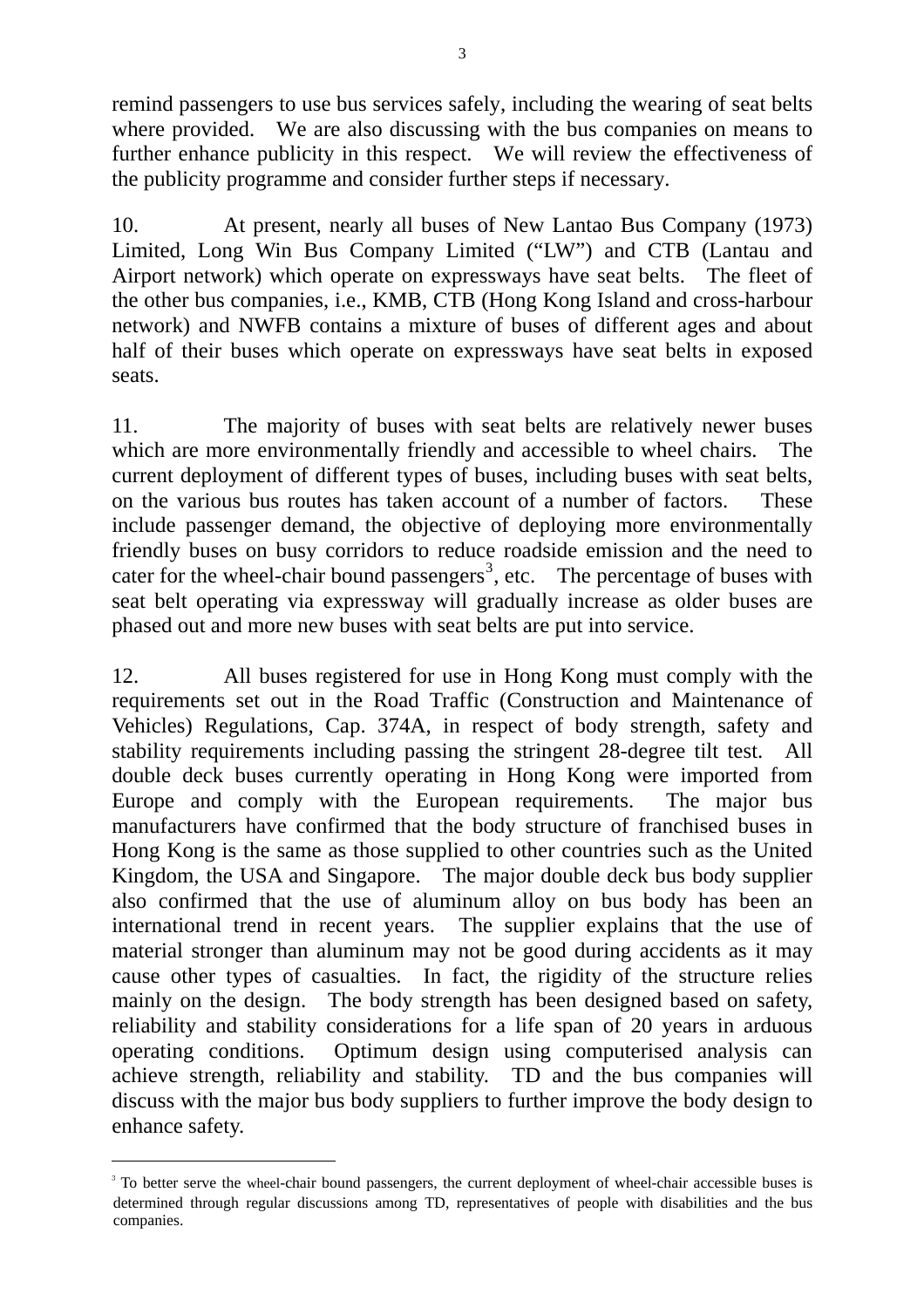#### *(b) Review of the employment of bus captains under contract terms*

13. KMB/LW and CTB/NWFB started to employ new bus captains on contract terms since 2000 and 2003 respectively. The Information Paper LC Paper No. CB(1)783/06-07(01)), which Members considered at the meeting on 2 March 2007, presented the findings of a previous analysis on the accident rates of bus captains employed under non-contract and contract terms. The previous analysis concluded that there was no evidence to show that bus captains employed under contract terms had a higher accident rate than those under non-contract terms.

14. In view of Members' concern, another analysis using KMB's latest accident data in 2005 and 2006 was carried out. The analysis compared accident data of KMB bus captains with more than 24 months bus driving experience in 2005 and 2006. The comparison found that the accident rates of the two groups of bus captains were similar. It reaffirms the previous conclusion that there is no evidence to show that bus captains employed under contract terms have a higher accident rate than those employed under non-contract terms. The findings of the latest analysis are summarised as follows -

|     | <b>KMB</b>                                                                              | <b>Bus captains</b><br>employed under<br>non-contract terms |       | <b>Bus captains</b><br>employed under<br>contract terms |       |
|-----|-----------------------------------------------------------------------------------------|-------------------------------------------------------------|-------|---------------------------------------------------------|-------|
|     | Year                                                                                    | 2005                                                        | 2006  | 2005                                                    | 2006  |
|     | $(a)$ No. of accidents involving bus<br>captains with experience more<br>than 24 months | 809                                                         | 795   | 168                                                     | 171   |
| (b) | Average no. of bus captains with<br>experience more than 24 months                      | 6,575                                                       | 6,182 | 1,176                                                   | 1,351 |
| (c) | Accident rate per bus captain<br>with experience more than 24<br>months $(a/b)$         | 0.12                                                        | 0.13  | 0.14                                                    | 0.13  |

#### *(c) Review of working schedule of bus captains*

15. The franchised bus companies fully comply with the "Guidelines on Working Schedule for Franchised Bus Drivers" ("the Guidelines") issued by TD to schedule the working and rest time of bus captains. The scheduling arrangement has evolved through continuous adjustments and improvements, balancing the operational requirements for meeting passenger demand as well as the bus captains' need for rest between trips and between working days. The bus companies also consult the bus captain unions and review the schedule arrangements from time to time. Members would note from Information Paper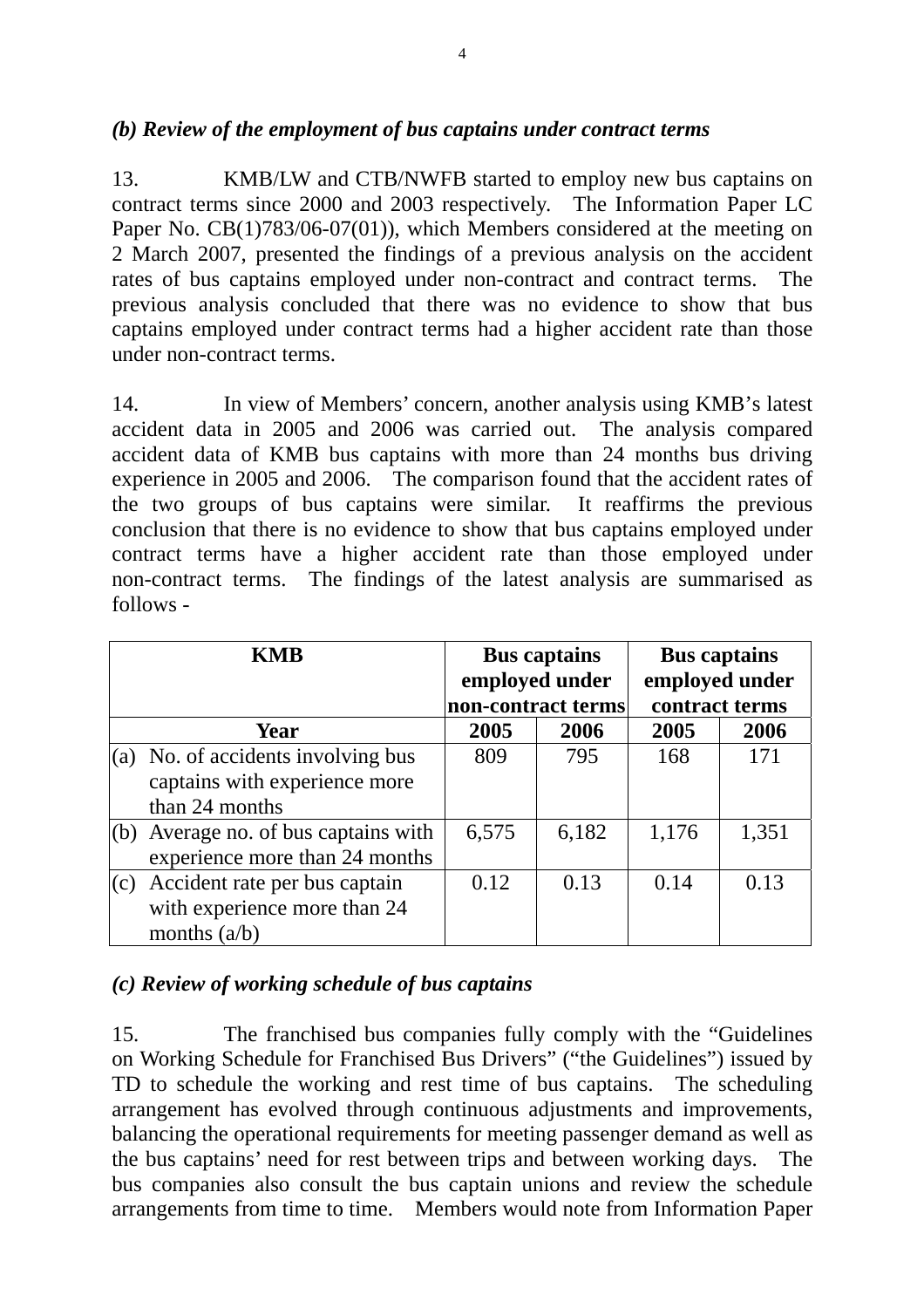No. CB(1)783/06-07(01)) considered at the meeting on 2 March 2007 that -

- (a) the bus companies normally provide longer rest-breaks between trips for routes with longer journey time, and will spread out the rest-breaks throughout the day as evenly as practicable;
- (b) in practice, the length of rest-break is set at around 10% of the scheduled journey time of a bus route;
- (c) the companies would deploy extra buses to cater for serious traffic congestions, special traffic incidents and ad hoc break-down of buses so as to maintain the scheduled service timetable and allow the bus captains to have reasonable rest time between trips; and
- (d) the three major bus companies, i.e. KMB, CTB and NWFB, operate about 64,000 bus trips daily. Recent surveys conducted by the three companies found that -
	- (i) rest time between trips for 72% of the trips (i.e. 46,000 trips) are five minutes or more;
	- (ii) rest time between trips for 18% of the trips (i.e. 11,800 trips) are two to less than five minutes; and
	- (iii) rest time between trips for 10% of the trips (i.e. 6,400 trips) are less than two minutes.

16. Further analysis of the survey findings found that most of the trips with short rest-break are short-distance routes with relatively short journey time. Usually, the bus companies would make up for the lost, if any, as soon as practicable, mostly at the end of the round trip. Often, the total actual rest-break time of a bus captain in a working shift is greater than the total scheduled rest-break time. For instance, an analysis of KMB's data found that on the survey day, the actual total rest times were 13% and 25% above the scheduled rest times for the peak and off peak periods respectively.

17. The actual journey times of bus trips vary with traffic condition and are outside the control of the bus captains or the bus companies. The bus companies would review and adjust the scheduled journey time of a bus route if its actual journey time frequently exceeds the scheduled journey time under the actual operating environment. For instance, in 2006, KMB obtained approval from TD to increase the scheduled journey time of 32 bus routes on 33 occasions (one of the bus routes increased the scheduled journey time twice). Such adjustment allows bus captains of the concerned routes to complete the journey in line with a more practical schedule and to enjoy between-trip rest according to the schedule.

18. We are currently reviewing the Guidelines with the bus companies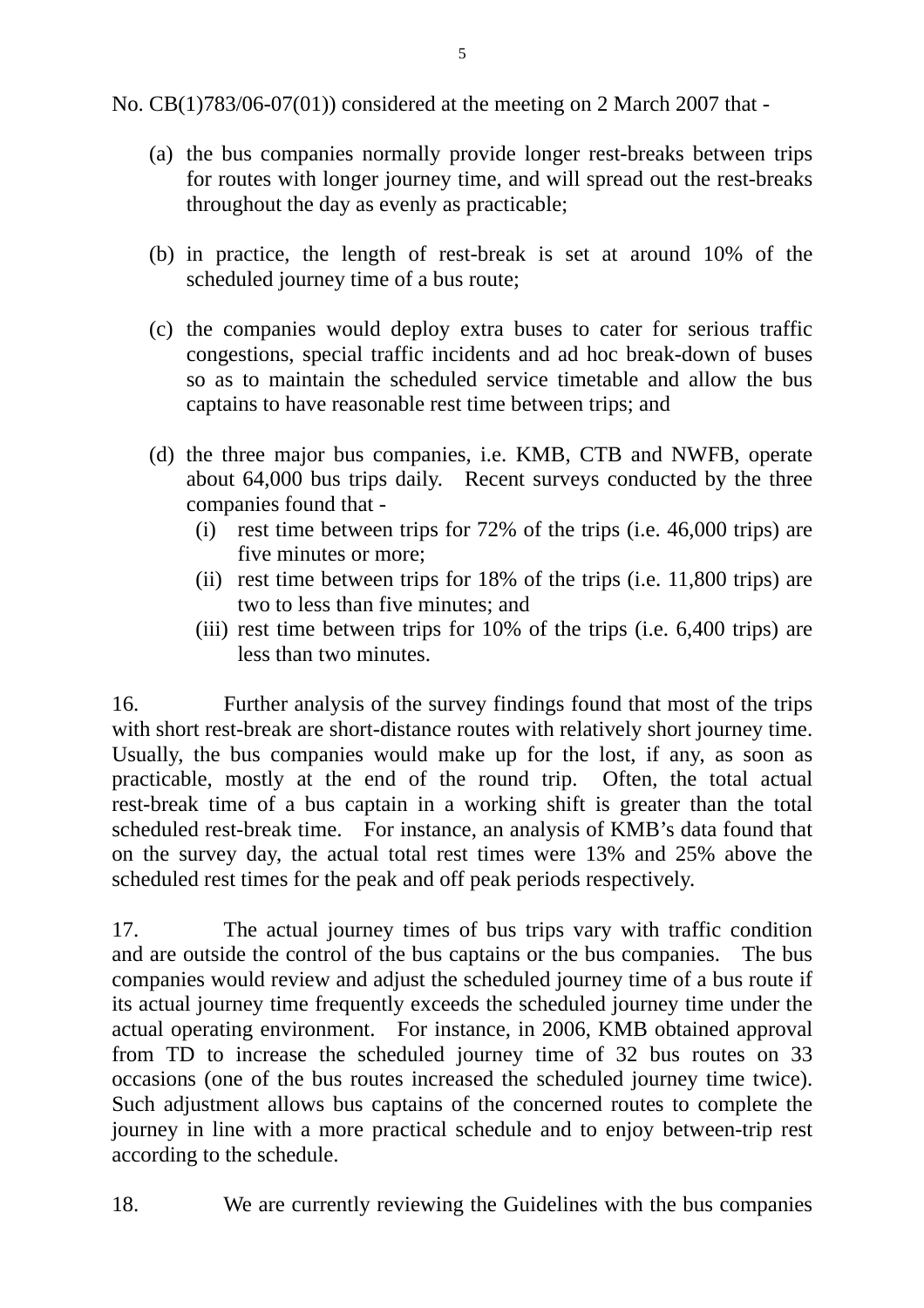to see what practical improvements could be arranged in scheduling the rest-time of bus captains. The bus companies would also consult the bus captain unions and take into account their views before making any change which might affect the working patterns of the bus captains.

#### *(d) Investigation on three bus accidents*

19. Members were concerned about the causes of three accidents which involved franchised buses at Kwai Chung Road on 17 July 2006, at Waterloo Road on 17 October 2006 and at Tsing Long Highway on 17 February 2007. As all these cases are either under legal process or investigation, it is not appropriate to discuss the causes of these accidents at this stage. With regard to remedial and preventive actions, both the TD and the bus operators have continued to introduce measures to further enhance the safety of franchised bus operation.

# **ADVICE SOUGHT**

20. Members are invited to note this paper.

Environment, Transport and Works Bureau Transport Department March 2007